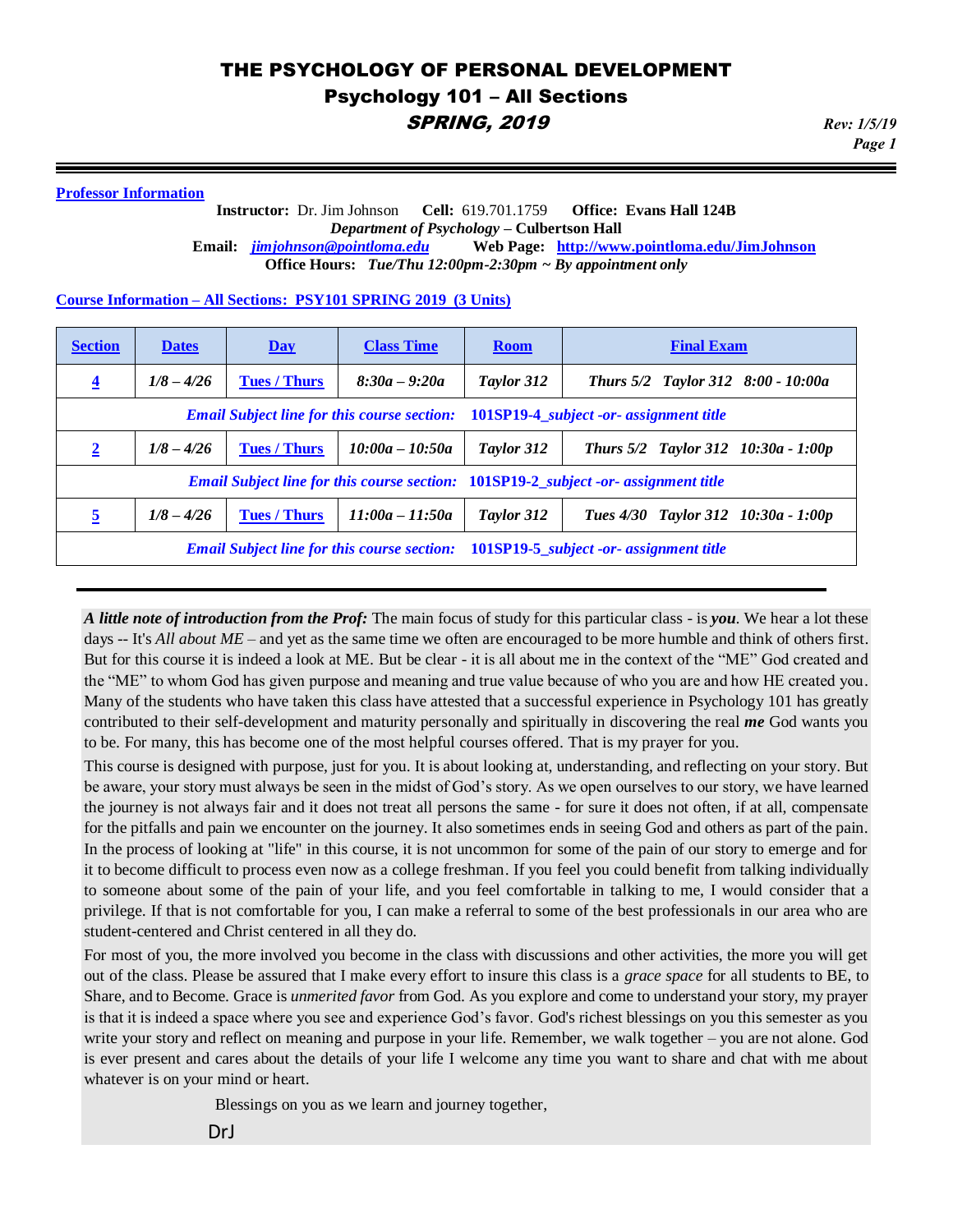*Page 2*

#### **PLNU Mission** *- To Teach ~ To Shape ~ To Send*

Point Loma Nazarene University exists to provide higher education in a vital Christian community where minds are engaged and challenged, character is modeled and formed, and service is an expression of faith. Being of Wesleyan heritage, we strive to be a learning community where grace is foundational, truth is pursued, and holiness is a way of life.

#### *Catalog Course Description*

A first-year introduction to issues and various theories in psychology, which allow students to reflect on their personal social, mental, and spiritual development. The course emphasizes various attitudes and skills, which contribute to academic success as well as providing a better understanding of the specific religious and social culture of Point Loma Nazarene University. Discussions, lectures, and small group experiences are the major components of this course. Required of first-year freshmen (those graduating from high school the spring prior to attending PLNU), as well as transfer students with fewer than 24 transferrable units. All other transfer students are required to take PSY 103, General Psychology. Letter Graded

#### **TEXTBOOKS:** *The Road Less Traveled***, M. Scott Peck** *Man's Search for Meaning***, Viktor E. Frankl**

#### *The Relationship between PSY 101 and other College Curricula*

This course is also one of the components of the General Education Program at Point Loma Nazarene University, under the category of "Developing Cognitive Abilities." By including this course in a common educational experience for undergraduates, the faculty supports the pursuit of personal awareness and skill development, focusing on the analytical, communication, and quantitative skills necessary for successful living in modern society. The General Education Program Mission Statement:

*PLNU provides a foundational course of study in the liberal arts informed by the life, death, and resurrection of Jesus Christ. In keeping with the Wesleyan tradition, the curriculum equips students with a broad range of knowledge and skills within and across disciplines to enrich major study, lifelong learning, and vocational service as Christ-like participants in the world's diverse societies and cultures.*

#### *Course Learning Outcomes*

Students will be able to…

- 1. Describe self-development to date using psychological tools
- 2. Identify critical thinking and abstract thinking as tools for college success
- 3. Discover social and cultural blocks to successful college and life experience
- 4. Detect tools to resolve social and cultural blocks to successful college and life experience
- 5. Detect alternative ways of thinking
- 6. Develop curiosity about yourself as a stimulus to learning to learn
- 7. Identify Psychology as a resource for learning and solving academic, personal, spiritual, and cultural problems

*Grading –* Your final course grade will be composed of the following:

|  | 100% 360 points |
|--|-----------------|

**Your autobiography will be graded according to the following:** 

**Spelling, Grammar ....................... 10 points Telling the story**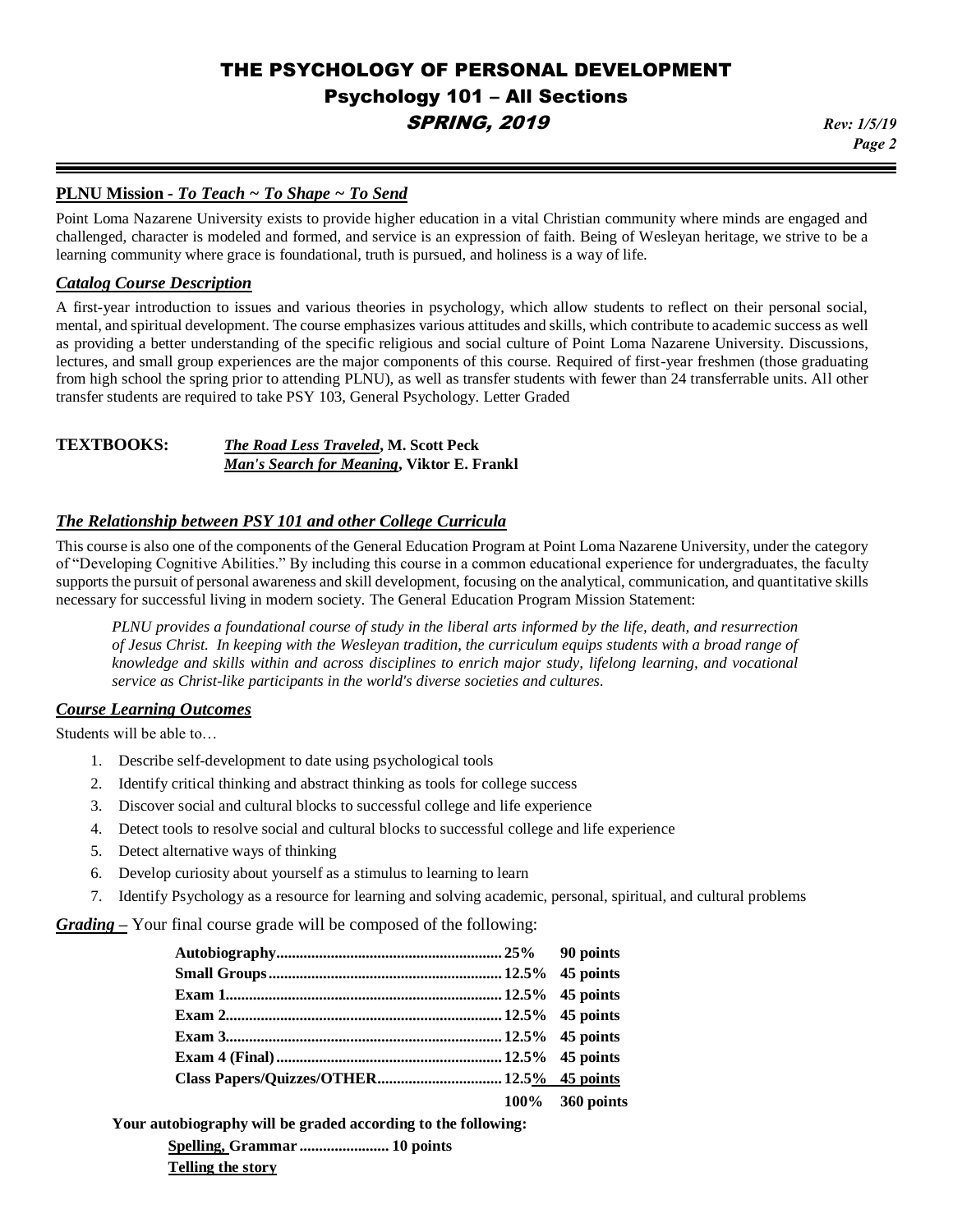*Page 3*

| Interpreting the story |  |
|------------------------|--|
|                        |  |
|                        |  |

**Grade Scale:**

|           |                  |   | $100\% - 93\%$   | $A -$     | $92.99\% - 90\%$   |
|-----------|------------------|---|------------------|-----------|--------------------|
|           |                  |   | 360-333          |           | 332-323            |
| $B+$      | $89.99\% - 88\%$ | B | $87.99\% - 84\%$ | <b>B-</b> | $83.99\% - 80\%$   |
|           | 322-315          |   | 314-301          |           | 300-287            |
| $C_{\pm}$ | 79.99% - 78%     |   | $C$ 77.99% - 74% |           | $C-73.99\% - 70\%$ |
|           | 286-279          |   | 278-265          |           | 264-251            |
| $D+$      | $69.99\% - 66\%$ | D | $65.99\% - 60\%$ | D-        | $59.99\%$ - 50%    |
|           | 250-236          |   | 235-215          |           | 214-179            |
|           |                  | F | $49.99\% - 0\%$  |           |                    |

#### *Attendance*

The faculty members strongly believe that you should be exposed to all elements of PSY 101. On the other hand, we realize that you might have to miss class for an emergency operation, death in the family, or some other calamity. Therefore, you are allowed 2 absences each from small group and section classes without penalty. For each absence above 2 absences you will lose 5 points from your course grade. For example, if you missed 2 small groups and 3 classes, you would lose 5 points from your semester grade. If you missed 3 small groups and 4 classes, you would lose 15 points from your semester grade. This may not seem like a large amount but it almost always results in a significant lowering of your grade according to the grading policy.

The only excused absence occurs when you miss class due to a college-sponsored activity (approved in writing by the Academic Dean). Excused absences for serious illness (hospitalization) and other calamities are up to the discretion of the section professor. Regular and punctual attendance at all classes is considered essential to optimum academic achievement. If the student is absent from more than 10 percent of class meetings, the faculty member can file a written report which may result in de-enrollment. If the absences exceed 20 percent, the student may be de-enrolled without notice until the university drop date or, after that date, receive the appropriate grade for their work and participation. See Academic Policies in the Undergraduate Academic Catalog.

Students not present for a test will receive 0 points on the missed test. If a student cannot take a test due to extreme circumstances beyond their control the professor needs to be notified prior to the examination. If the professor is unavailable, you need to email or voicemail the professor prior to the examination. If you notify the professor prior to the examination you might be excused.

#### *Policy on electronic devices*

In addition to the focus on each student's "story," another aspect of PSY 101 is to introduce freshmen to the college experience. A student's classroom contribution is vital to the academic environment at Point Loma. Classroom contribution is more than just asking thoughtful questions; it also involves respectful attention to what others are saying. This is not only good because what is being said might be on a test, but it is also just a common courtesy. Although it does not need to be said to most college students, texting or listening to any electronic device detracts from the classroom environment. Please be engaged and respectful during class. Failure to be respectful may result in a reduction in your grade for the course.

#### *Final Examination Policy*

Successful completion of this class requires taking the final examination on its scheduled day. The final examination schedule is posted on the Class Schedules site. No requests for early examinations or alternative days will be approved.

#### *PLNU Copyright Policy*

Point Loma Nazarene University, as a non-profit educational institution, is entitled by law to use materials protected by the US Copyright Act for classroom education. Any use of those materials outside the class may violate the law.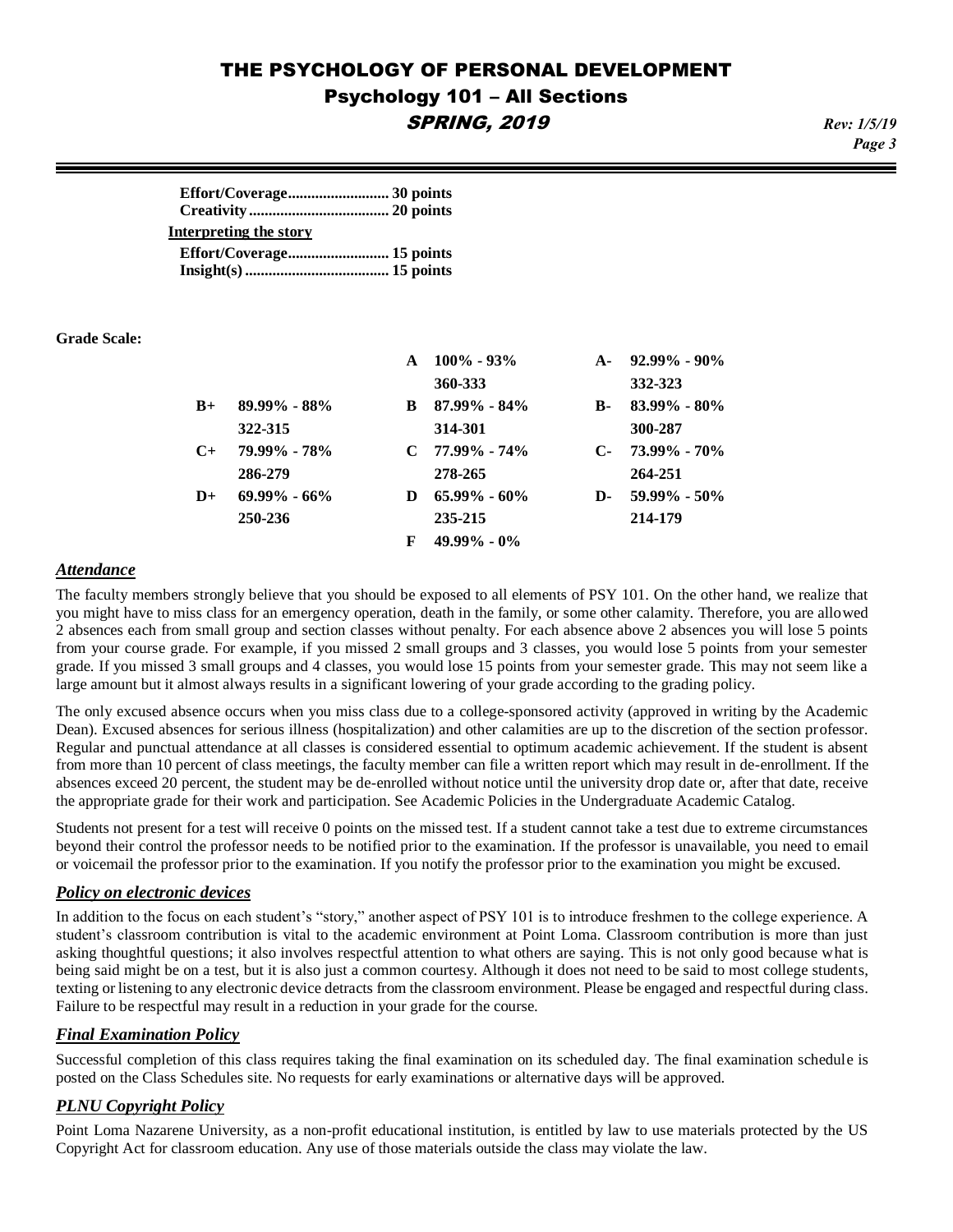*Page 4*

#### *PLNU Academic Honesty Policy*

Students should demonstrate academic honesty by doing original work and by giving appropriate credit to the ideas of others. Academic dishonesty is the act of presenting information, ideas, and/or concepts as one's own when in reality they are the results of another person's creativity and effort. A faculty member who believes a situation involving academic dishonesty has been detected may assign a failing grade for that assignment or examination, or, depending on the seriousness of the offense, for the course. Faculty should follow and students may appeal using the procedure in the university Catalog. See Academic Policies for definitions of kinds of academic dishonesty and for further policy information.

#### *PLNU Academic Accommodation Policy*

If you have a diagnosed disability, please contact PLNU's Disability Resource Center (DRC) to demonstrate need and to register for accommodation by phone at 619-849-2486 or by e-mail at [DRC@pointloma.edu.](mailto:DRC@pointloma.edu) See [Disability Resource Center](http://www.pointloma.edu/experience/offices/administrative-offices/academic-advising-office/disability-resource-center) for additional information. *NOTE: If you have a learning issue, whether diagnosed or not, please discuss this with DrJ. If you have accommodations noted through the DRC, please contact me. I welcome the opportunity to understand and insure your learning needs are addressed without question.*

#### *Assignments – General Guidelines*

It is important for university students to communicate effectively. Consequently, writing clear and error-free English is a priority. In this course, students will be graded on their ability to express their knowledge of psychological concepts and theories as they apply to personal development – particularly their own. Evaluation will be based on the integration of information from lectures, readings, discussions, Small Group requirements, and field experiences and the coherence, spelling and grammar of all written work.

**Instructions for Individual Assignments:** *Each assignment for the course has specific instructions provided in Canvas. Most assignments will be submitted in Canvas, but students are to read instructions carefully for each assignment and follow the instructions.*

**Format for Assignments -** All written assignments not completed during the class period must be typewritten (unless directed to do otherwise). When typing your assignment font size must be 12 point (Prof preference: Times New Roman). Text must be doublespaced with no indented first lines of paragraphs and one extra space between paragraphs. Leave a 1" margin on all borders of the page.

- *Please include a footer on a single line including three items across the page on one line: your name, the date, and the assignment title as listed in the Course Requirements section of the syllabus or Class Schedule.*
- **Documents are to be saved in MS Word format, MS PPT, or PDF format for submission**. **I WILL NOT ACCEPT ANY OTHER FORMAT (ie., Pages, Keynote, Google Docs, Google Slides)**
- *Important: For all written assignments submitted in class – few as they are -- Please staple all the pages together when submitting a writing assignment*

**Spelling and grammar –** On all written work, misspelled words and gross mechanical errors are not acceptable - deductions may be made for errors in spelling and grammar.

**Deadlines -** All assignments are to be turned in at the beginning of the class period when they are due (as designated in the class schedule)

#### *Exams*

As the syllabus indicates, the course is divided into four main sections (around the four main themes from Peck). Each of the Exams will cover **only the material from the particular section** and information just covered in the readings and class lecture/discussions - **To be clear -- this means that the Exams - including the Final - will not be comprehensive.**

The four Exams will be occurring at the end of each section and will include two components:

- 1. **Online Exam 25pts :** will include multiple-choice and True False questions and be taken online and in class on exam day,
- 2. **Essay Response 20 points:** A reflective and summative learning activity or written response to key questions or issues directly related to your life experience and the content for each particular section will be required for each exam. These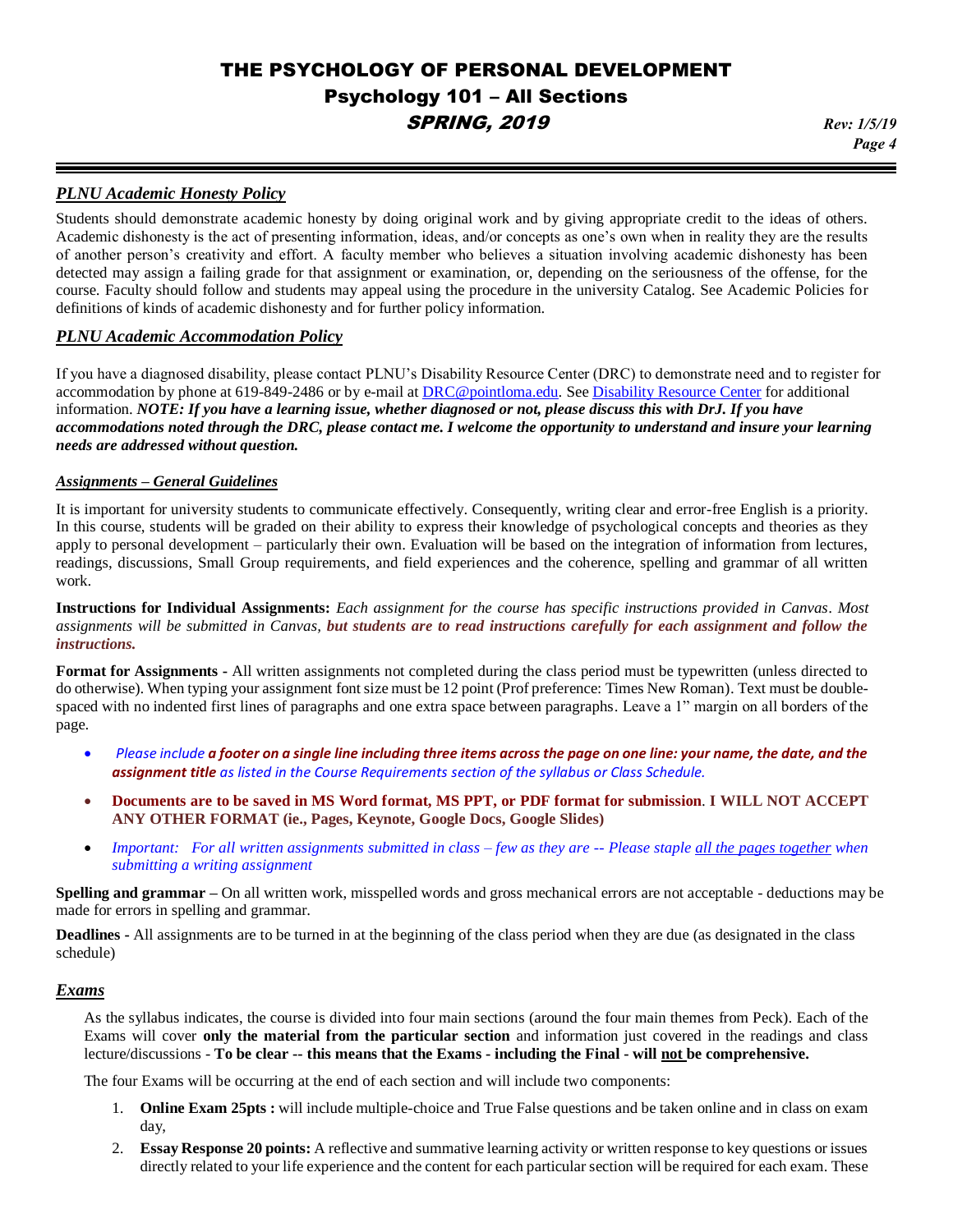Essay Responses are intentionally designed to be helpful in preparing for the exam. Instructions and format will vary for each section Essay Response, but will always be based on class readings and content and direct application to your individual experiences in your family and at PLNU *-- Reminder -- keep up with the reading!!*

#### **Please Note – Written Exams will be taken online in Canvas:**

- All of the Exams will be taken **during** class which means a mobile computing device will be required to be brought to class
- Each exam will be timed 35 minutes.
- Clear instructions will be provided.

If you must miss an Exam, you must notify the Professor prior to the test time. If you fail to show up for an Exam (in class or online) and have not notified the professor before the test time, you will receive a zero and will not be allowed to make up the Exam. If you notify the professor ahead of time, and there is a "reasonable" excuse for missing the Exam, it is possible other arrangements may be made to take the Exam. YOU must take the responsibility for notifying the professor beforehand and making that arrangement with the professor.

#### *Reflection Responses*

|                                    | <b>Reflection Responses Total Points</b>                     | 45 points       |  |
|------------------------------------|--------------------------------------------------------------|-----------------|--|
|                                    | Four Section Responses (10 pts each)                         | 40 points total |  |
| <b>Reflection Reponses/Points:</b> | Personal History Timeline and Reflection – Marks and Moments | 5 points        |  |

#### *Personal History Timeline and Reflection – Moments that Mark and Mold a Life*

In the beginning of the semester (due per class schedule) each student will be required to complete a *Personal History Timeline and Reflection* which **includes** two components: (1) The *Personal History Timeline Graphic/Outline* and a *Personal History Reflection*.

- 1. The *Timeline* should include key moments and events that have occurred in your life that have marked or molded your life story – brief "snapshots" of the who, what, when, and where of your personal history from that make up and shape your Life Story. The *Timeline* of events can be in graphic or outline form. A sample form is provided, but as the instructions indicate, any format is acceptable for the Timeline.
- 2. The Reflection should be narrative and provides opportunity for you to reflect on those key factors and moments that have shaped (marked and molded) your life to what it is today. It is part of the process of understanding and it is key to the process and assignment of "writing your story" for this course.
- 3. The following resources and guidelines are provided to assist your thinking as you **begin** writing your story. Developing and completing your *Personal History Reflection* is a definitive beginning in meeting the *Autobiography* course requirement due at the end of the semester.
	- *a.* You will begin by making a list/outline of key moments and memories from your life. You may well find it helpful in using one or more of the "framing" techniques listed in the *Guidelines and Suggested Topics for Framing Your Personal History-Autobiography (posted in Canvas)* to help guide or frame your beginning thoughts.
	- *b.* Be sure to assign a date to each event to help create a Life Calendar of key dates and events from birth to the present
	- c. Use the *Personal History Timeline Graphic* provided in Canvas (or create your own graphic representation of your Timeline) or list the events in an Outline format as you build your *Personal History Timeline* for submission.
	- *d. Personal History Reflection:* For each event add a brief narrative of the event AND the impact it had on your thinking and beliefs
	- *e.* Students are highly encouraged to follow the above steps regardless of the assignment format and presentation used.
- 4. Students are reminded this *Personal History Reflection* is a starting point, an encouraging "nudge" to begin the process of understanding and writing your "story", and a way to kick-start the autobiography thinking process. Read the guidelines for the autobiography and use this reflection assignment to help you begin to think about your story.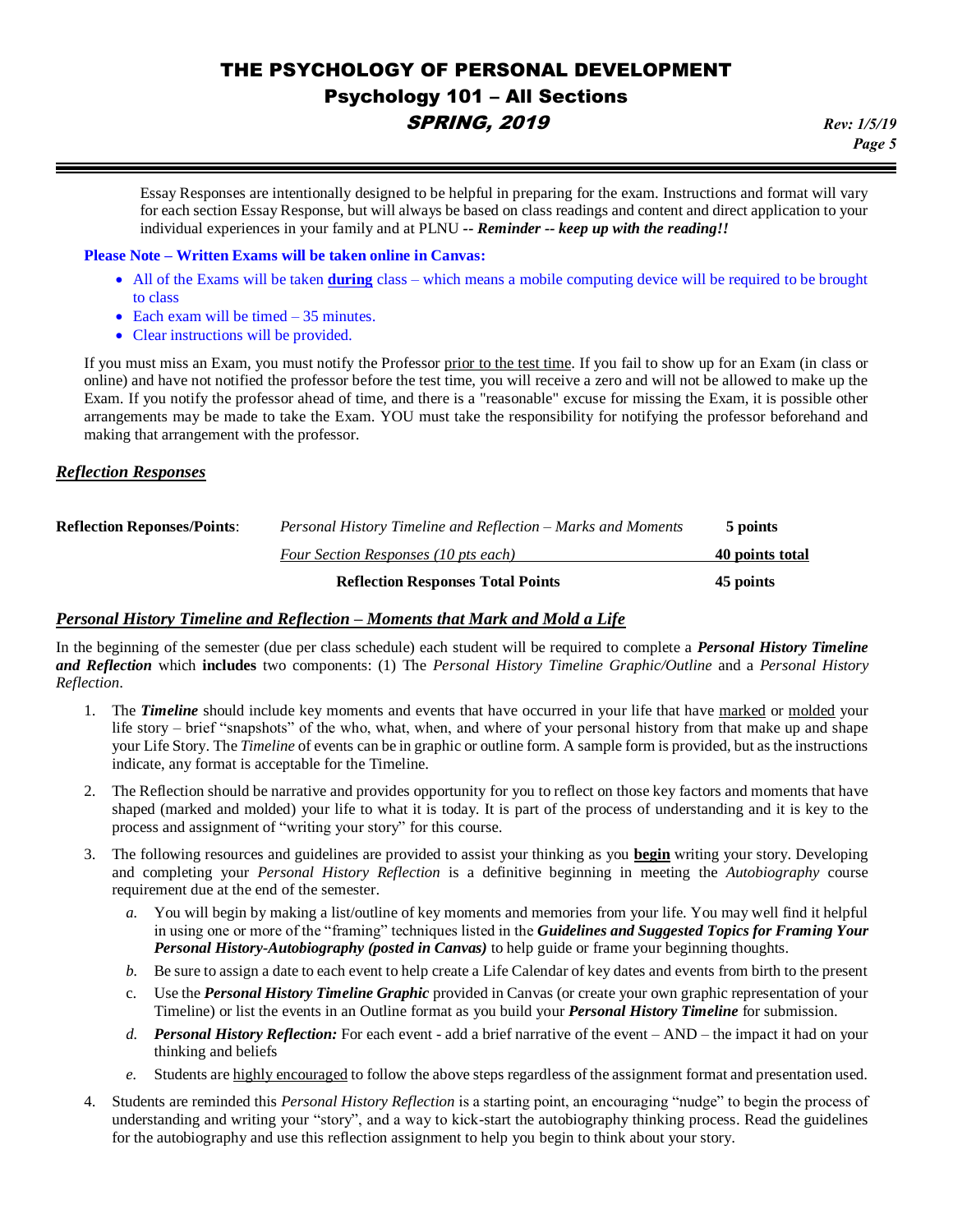# *Page 6*

#### **Se***ction Reflection Responses*

Students will be required to engage and complete a variety of Reflection Learning Activities to respond to the content for each of the four sections to focus on the content of Peck's book:

**Reflection 1:** *World View* **Reflection 2:** *Discipline* **Reflection 3:** *Love* **Reflection 4:** *Grace*

- 1. The Student **Reflection Responses** development will be supported utilizing a variety of reflective processes:
	- a. Small Group Discussions often in class sometimes online
	- b. Individual or Table Team Creative "Thinking/Reflection" Activities
	- c. Personal Quiet Reflection Time utilizing a variety of "reflection" methods
	- d. *Bonus Consideration* assignments.
- 2. Reflection Responses for each student must result in a written or created product and demonstrate clearly three components for each of the four *Student Reflection* Responses submitted for each section:
	- a. Clear connections to class readings, class discussions and course materials provided for each section
	- b. Specific examples from a student's own life and experiences to illustrate the key concepts/ideas/insights gained from the reflection process
	- c. Clear evidence that the text material has been read
- 3. *Reflection Responses* are intended for each student in the class to reflect personally and deeply on the reading material, class discussions, and reflection activities from each of the sections respectively. Each *Reflection Response* should naturally focus on key ideas from the course content and your personal thinking for each particular section.
	- **a. For each student to receive the 10 points credit for the** *Reflection* **- It must be clearly evident that each student participated fully in the collaborative learning and engaged in personal self-reflection time.**  *Reflection Responses* **will be due no later than the first-class session after each Section Exam**
	- b. *Possible Reflection Response Options* 
		- o A well-written **reflective essay or written response**
		- o A *10-***15 slide media presentation**
		- o A **5 minute Video Project/presentation**
		- o A *G***raphic Representation** with brief one page written Outline Summary explaining the Graphic
		- o A *pre-approved* and *self-*selected **Creative Application** for Seeking/Finding/Representing Reflective Grace Moments related to the section content

#### *Autobiography*

**The perspective of this course is centered on you and your personal and spiritual development.** The organizing theme for Psych 101 is "life as narrative". It is about "*Knowing* and *Understanding* YOUR Story". It is about your life story, the past, the present as it is now unfolding, and the future. One way to look at it is to consider your life like a STORY - a story you write and edit and continue to develop and unfold each day. With this in mind, your AUTOBIOGRAPHY for this class requires you to address two sections: **Section I: "Telling the Story"** - your story with you the author writing it and **Section II: "Interpreting the Story"** - your interpretation of your life story and "what it means" to you.

**Hint:** *"One effective way to distinguish between "telling" and "interpreting" is to approach the telling as a "visit to a therapist" with you talking to the therapist about your life; and the interpreting as the "therapist's report or analysis of findings" based on the information you supplied."*

Direction and a guided instruction for writing your autobiography are provided in the *Guidelines for Your Personal History-Autobiography* posted in Canvas.

**A personal note from your Professor:** *As you write this - know that I am very aware that this is your story and what you write is very personal. Be assured I respect each of you highly as a person and I will honor and respect the confidentiality of your work and the value of your personhood and the respectful privacy that is a part of personal story. With that said, make this more than an assignment - make it a real learning experience for you. And ahead of time, before I read a word of your written work, thank you for the trust you place in me as your professor - what an amazing privilege for allowing me to join you so personally on your journey. Know that I do not take that confidence or privilege lightly. My deepest desire is that God speaks deeply into your life this semester and with this assignment. Listen for His Word*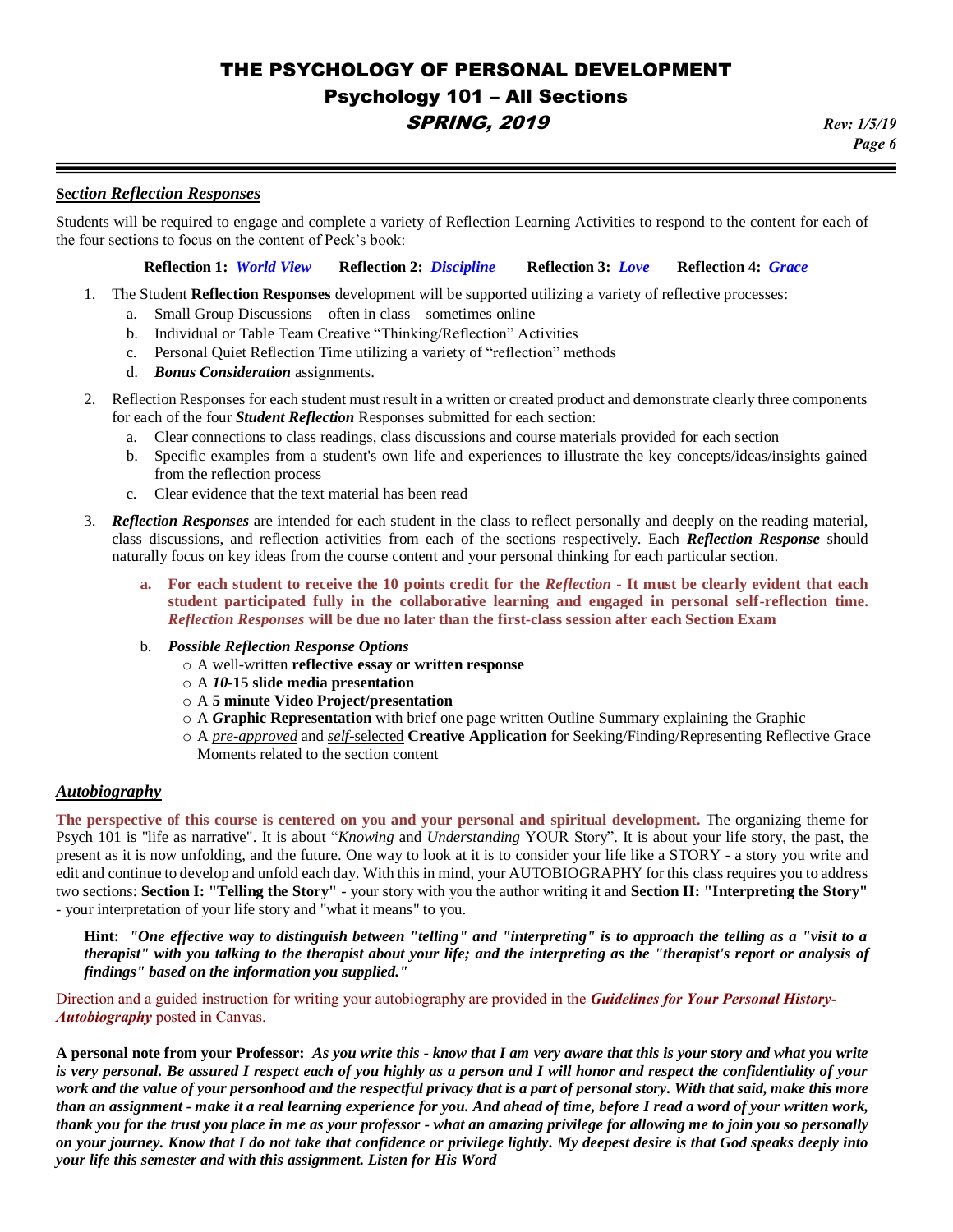#### *Small Group Grade*

Listed below in the Syllabus you will see the composition of your small group grade. During week 6 you will be given a mid-term grade by your small group leader. This grade will be given to your section professor for your review. This is not your final small group grade but a preliminary check to ensure that you are completing all assignments required of you. Your final small group grade will be given to your section professor the last week of classes.

Please note that we require you to have a daily planner. If you don't already use one, the planner is especially helpful juggling, social activities, and tests etc. as you transition.

We also require that you become involved with a formal social activity on campus as soon as possible. This can include D groups, intramurals, musical groups, a varsity sport, cheer, departmental organizations, and so on.

In addition, you will receive credit for visiting your academic advisor. This is usually done during registration for next semester's courses. However, we encourage you to make a meeting with your academic advisor sooner to introduce yourself and ask any questions that you might have about your academic/life journey.

#### *Bonus Considerations*

Although there is no "Extra Credit" given in college work, for this course students may obtain *Bonus Considerations (BCs)* for completion of provided reflection activities or learning experiences to increase and enhance self-awareness and/or self-reflection. Students will be provided experiences and learning activities throughout the semester that will enable them to go deeper in their personal journey and to explore critical life issues in becoming a maturing young adult. This learning can earn BCs. **If ALL regular assignments** are completed, BCs allow for positive or "Bonus" consideration to be given to a student for their performance in the course and in determining a final grade submitted for the course. The following guidelines will be used in evaluating BC's.

- 1. All BC learning activities are *OPTIONAL* and not a course requirement.
- 2. All BC learning activities will be posted in Canvas. Some may be time specific and required to be completed by a specified date. Most can be completed at any time up to the last day of course.
- 3. Any student may complete a BC learning activity. They can be completed at **any time** during the course and submitted at **any time** up to the last day of class, even if a regular course assignment has not been completed at the time they submit a completed BC. **But to receive credit for BC's submitted, students must complete ALL regular course assignments.** (Regular assignments may be submitted late after their due date, but will not receive full credit – but by submitting ALL assignments it will qualify students to receive all BC's).
- 4. BC's do not add points to a student's overall point total for the course and are not calculated in course grading as a regularly required assignment for the course. However, a BC Point Total is accumulated: the more BC's - the higher the BC Point Total – the higher the BC Point Total – the higher the potential to influence an upward shift differential for a final course grade
- **5.** For a student to receive credit for any Bonus Considerations completed and submitted **ALL REGULAR ASSIGNMENTS FOR THE COURSE MUST BE COMPLETED.**
- 6. BCs will be recorded in the Student Grade Book in Canvas as credit/no credit with an evaluation score of 1-3.
	- a. 1 = Accepted *minimal* performance/achievement
	- b. 2 = Accepted *standard* performance/achievement
	- c. 3 = Accepted *exceptional* performance/achievement